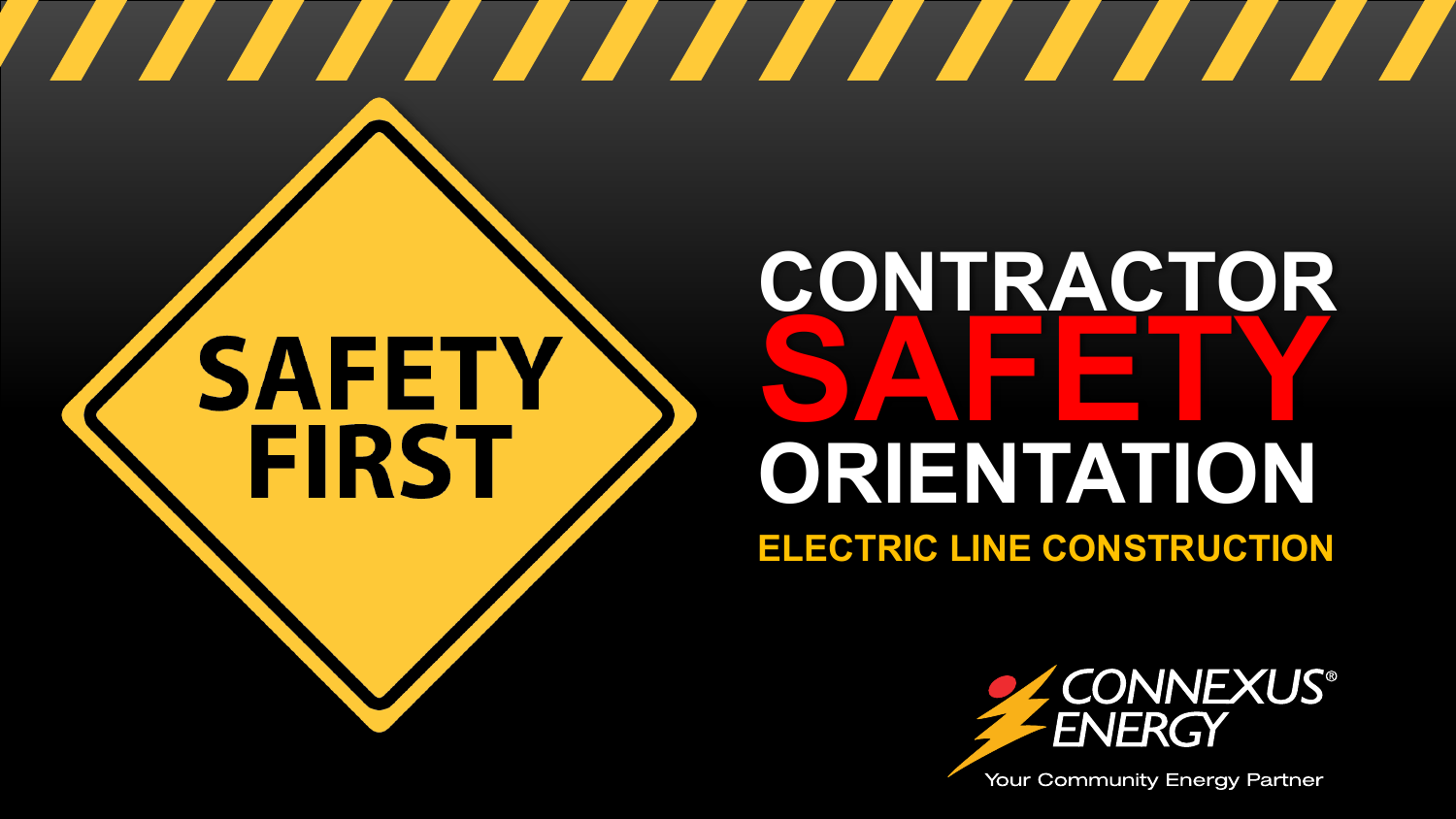#### <u>a shekara ta 1999 a shekara ta 1999 a shekara ta 1999 a shekara ta 1999 a shekara ta 1999 a shekara ta 1999 a </u> <u>a karatan ing Panganan di Bandar Bandar Bandar Bandar Bandar Bandar Bandar Bandar Bandar Bandar Bandar Bandar</u> **ELECTRIC LINE CONSTRUCTION**

#### **Nominal voltage of lines and equipment**

• **7.3kV phase-to-ground, 12.7kV phase-to-phase**

### **Maximum switching transient voltage**

• **25.6kV (***3.5 x phase-to-ground***)**

#### **Presence of hazardous induced voltages**

• **Possible on underbuilt lines or adjacent to transmission lines**

#### **Protective grounds & equipment grounding**

- **Ground wire on poles, equipment in subs, etc.**
- **If you find ground wires cut or missing notify Connexus immediately**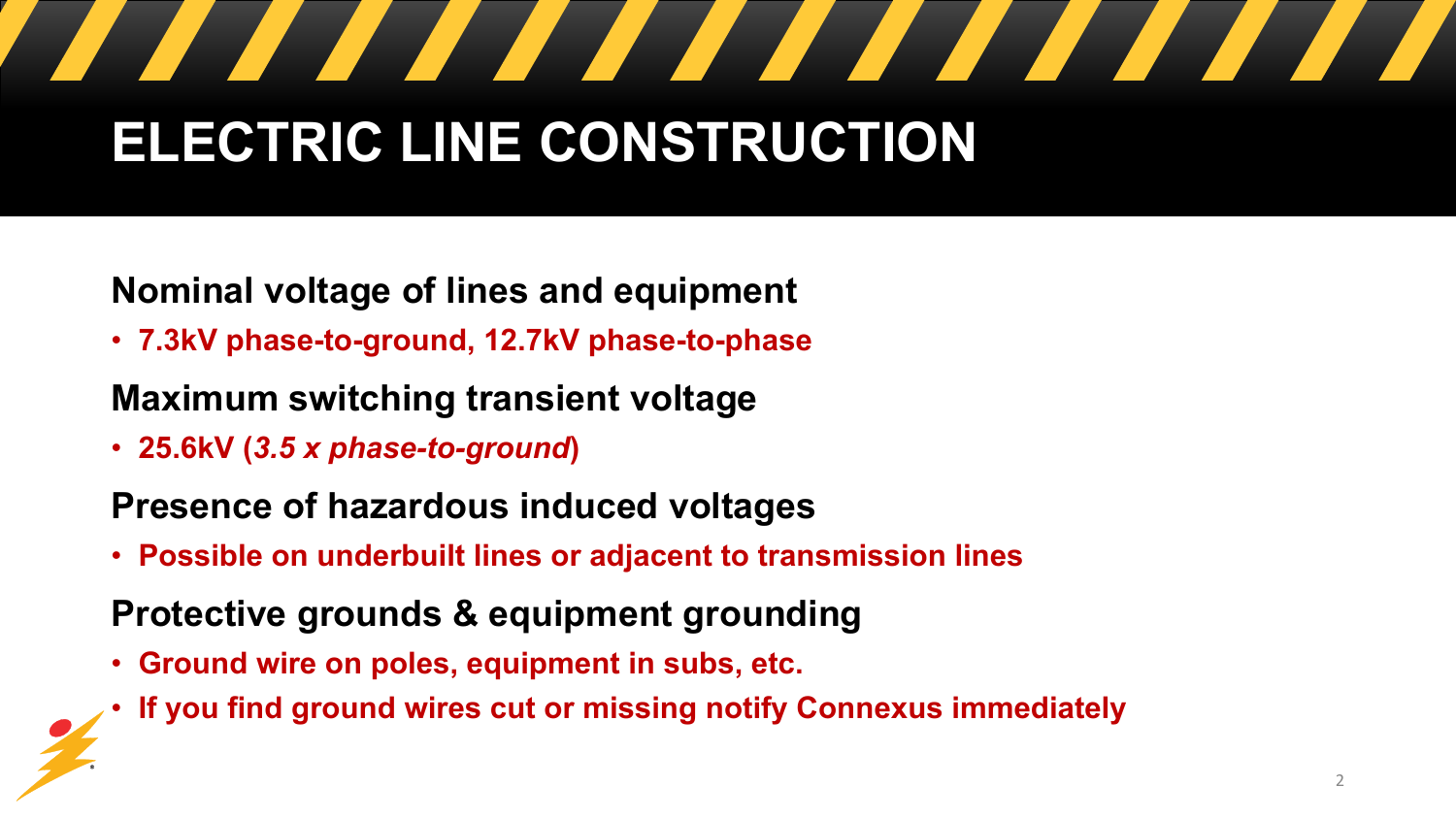### <u> Santa Carlo de Santa Carlo de Santa Carlo de Santa Carlo de Santa Carlo de Santa Carlo de Santa Carlo de San</u> <u>a karatan ing Panganan di Bandar Bandar Bandar Bandar Bandar Bandar Bandar Bandar Bandar Bandar Bandar Bandar</u> **ELECTRIC LINE CONSTRUCTION**

#### **Location of electric circuits & equipment**

- **Refer to Connexus circuit maps**
- **Ask for details if uncertain**

#### **Condition of poles and structures**

• **Visually inspect before climbing. Unsafe poles are marked with red tag** 

#### **Environmental conditions**

• **Outdoors, uneven terrain, possible buried utilities, adjacent to busy roads**

#### **Permit required to enter enclosed spaces?**

• **Very Limited – will be advised if work involves enclosed spaces**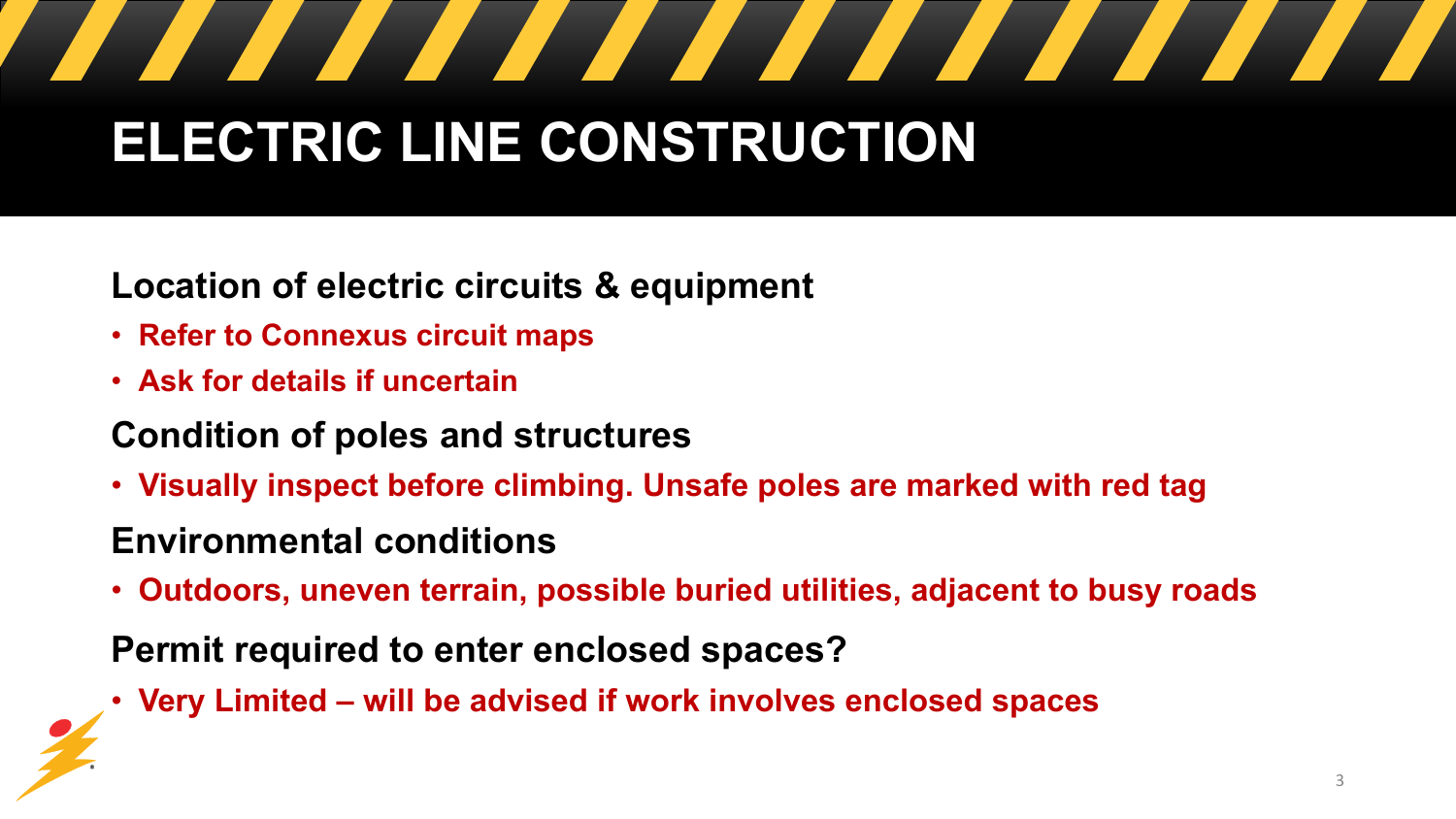### <u> The Books of the Books of the Books of the Books of the Books of the Books of the Books of the Books of the Books of the Books of the Books of the Books of the Books of the Books of the Books of the Books of the Books of</u> <u> Tanzania de la propincia de la propincia de la propincia de la propincia de la propincia de la propincia de la propincia de la propincia de la propincia de la propincia de la propincia de la propincia de la propincia de </u> **ELECTRIC LINE CONSTRUCTION**

#### **Minimum Approach Distance (MAD)**

• **5.1-15.0 kV = 2'- 2"**

#### **Are employees exposed to hazards from flames or electric arc?**

- **Yes, minimum 8 cal/cm2 Flame Resistant clothing required if working within the minimum approach distance (MAD)**
- **Use 8 ft. insulated hot line tools when working in energized primary cabinets**
- **Estimated incident energy from electric arc**
- **Connexus has developed an Arc Flash Safety Quick Reference**

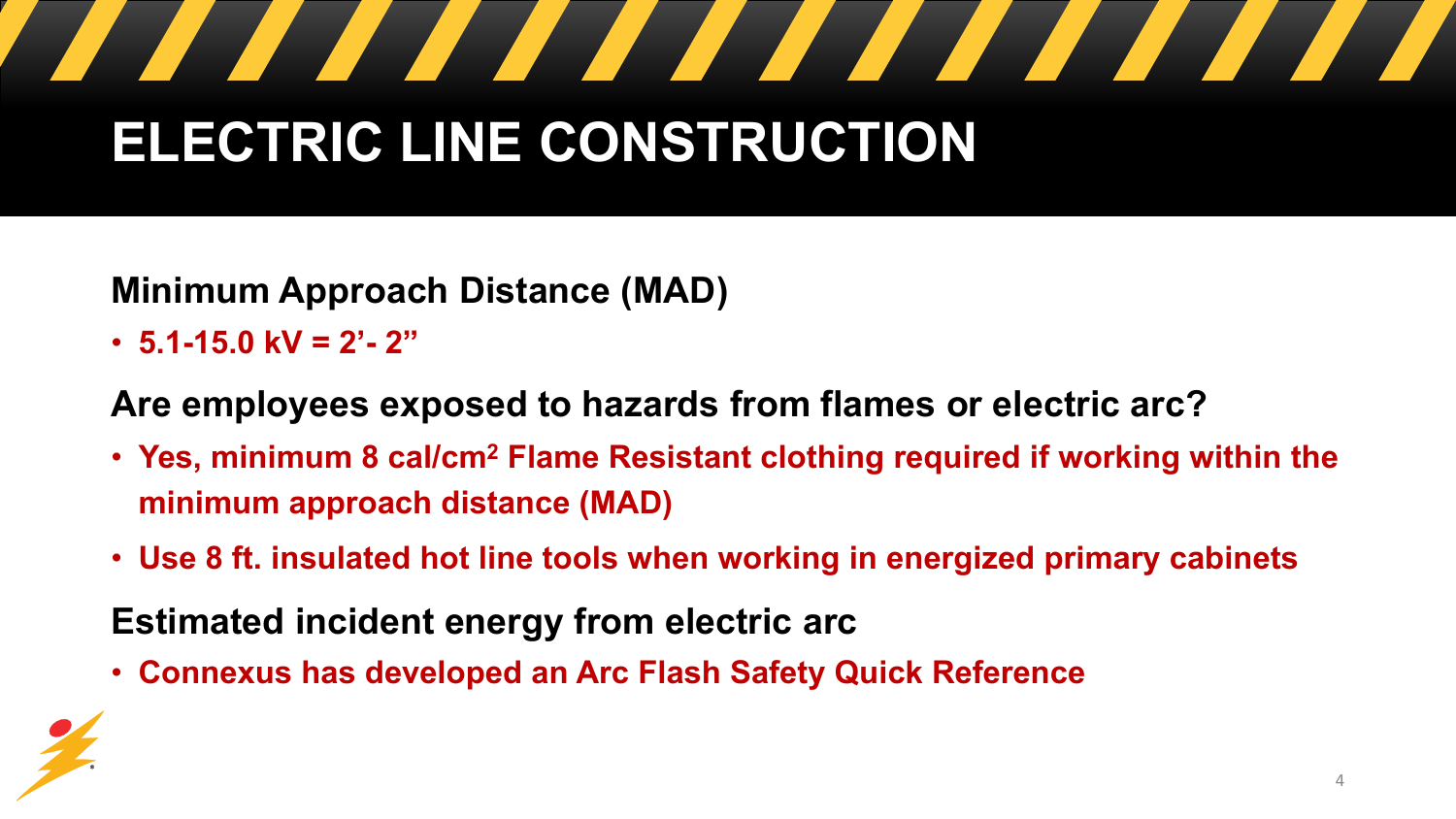## <u> The Communication of the Communication of the Communication of the Communication of the Communication of the Communication of the Communication of the Communication of the Communication of the Communication of the Commun</u>

## **ELECTRIC LINE CONSTRUCTION**

### **Estimated incident energy from electric arc**

#### **ARC FLASH SAFETY QUICK REFERENCE**

with and without Hot Line Tool (HLT)

|         |                                               |                 |                   |                 |        |                        | 3 Ph Pole-Mounted Transformer Hazard Category |     |                        |                |                        |            |                | Hazard                   | Clothing                             | Clothing   | Min Arc Rating         |
|---------|-----------------------------------------------|-----------------|-------------------|-----------------|--------|------------------------|-----------------------------------------------|-----|------------------------|----------------|------------------------|------------|----------------|--------------------------|--------------------------------------|------------|------------------------|
|         | 3 Phase Pad-mount Transformer Hazard Category |                 |                   |                 |        |                        |                                               |     | 15" Distance           |                | 8' Distance            |            | Arc Flash      | <b>Risk</b>              | Description                          | Layers     | of PPE                 |
|         |                                               | 15" Distance    |                   | 8' Distance     |        | Arc Flash              |                                               |     | <b>Hazard Category</b> |                | <b>Hazard Category</b> |            | Boundary       | Category                 |                                      |            | (cal/cm <sup>2</sup> ) |
|         |                                               | Hazard Category |                   | Hazard Category |        | Boundary               |                                               |     |                        | w/             |                        | w/         | w/o HLT        | $\Omega$                 | Long Sleeve Shirt & Denim            |            | $\Omega$               |
|         |                                               |                 |                   |                 |        | w/o HLT                | Voltage                                       | kVA | w/o HLT                | <b>HLT</b>     | w/o HLT                | <b>HLT</b> | (Ft)           |                          | Jeans                                |            |                        |
| Voltage | kVA                                           | w/o HLT         | w/ HLT            | w/o HLT         | w/ HLT | (Ft)                   | 120/20                                        |     |                        |                |                        |            |                |                          | FR Shirt & Pants + Hard Hat          |            |                        |
| 120/208 | 45                                            |                 |                   |                 |        | 2                      |                                               | 75  |                        |                |                        |            | 2              | $\overline{2}$           | <b>Cotton Underwear + FR Shirt</b>   | $1$ or $2$ | $\mathbf{8}$           |
| 120/208 | 75                                            |                 |                   |                 |        | $\overline{2}$         | 120/20                                        |     |                        |                |                        |            |                |                          | & Pants + Hard Hat & Face            |            |                        |
| 120/208 | 112.5                                         |                 |                   |                 |        | 3                      | 8                                             | 150 |                        |                |                        |            | 2              |                          | <b>Shield + Hearing Protection</b>   |            |                        |
| 120/208 | 150                                           |                 |                   |                 |        | 3                      | 120/20                                        |     |                        |                |                        |            |                | 3                        | <b>Cotton Underwear + FR Shirt</b>   | $2$ or $3$ | 25                     |
| 120/208 | 225                                           |                 |                   |                 |        | 3                      |                                               | 300 |                        |                |                        |            | 2              |                          | & Pants + FR Coverall + Hard         |            |                        |
| 120/208 | 300                                           | $\overline{2}$  | $\overline{2}$    |                 |        |                        | 120/20                                        |     |                        |                |                        |            |                |                          | Hat & HRC 3 Flash Suit Hood          |            |                        |
| 120/208 | 500                                           | $\overline{2}$  | $\overline{2}$    |                 |        | $\boldsymbol{\Lambda}$ |                                               |     |                        |                |                        |            |                |                          |                                      |            |                        |
| 120/208 | 750                                           |                 |                   |                 |        | 3                      |                                               | 500 |                        |                |                        |            | 2              |                          | + Hearing Protection                 |            |                        |
| 277/480 | 45                                            |                 |                   |                 |        |                        | 120/20                                        |     |                        |                |                        |            |                | $\boldsymbol{\varDelta}$ | <b>Cotton Underwear + FR Shirt</b>   | 3 or more  | 40                     |
| 277/480 | 75                                            |                 |                   |                 |        | $\overline{2}$         |                                               | 750 |                        |                |                        |            | 2              |                          | & Pants + HRC 4 Flash Suit +         |            |                        |
| 277/480 | 112.5                                         | $\mathbf{3}$    |                   |                 |        | 5                      | 277/48                                        |     |                        |                |                        |            |                |                          | <b>Hard Hat + Hearing Protection</b> |            |                        |
| 277/480 | 150                                           | $\overline{3}$  |                   |                 |        | 5                      |                                               | 75  |                        |                |                        |            | $\overline{2}$ |                          |                                      |            |                        |
| 277/480 | 225                                           | 3               |                   |                 |        | 10                     | 277/48                                        |     |                        |                |                        |            |                |                          |                                      |            |                        |
| 277/480 | 300                                           | $\mathbf{3}$    |                   |                 |        | 9                      |                                               | 150 | 3                      |                |                        |            |                |                          |                                      |            |                        |
| 277/480 | 500                                           | N/A             | $\overline{2}$    |                 |        | 18                     | 277/48                                        |     |                        |                |                        |            |                |                          |                                      |            |                        |
| 277/480 | 750                                           | 3               |                   |                 |        | 8                      |                                               | 300 | $\overline{3}$         |                |                        |            | 5              |                          |                                      |            |                        |
| 277/480 | 1000                                          | N/A             |                   |                 |        | 15                     | 277/48                                        |     |                        |                |                        |            |                |                          |                                      |            |                        |
| 277/480 | 1500                                          | N/A             | 2 <sup>1</sup>    |                 |        | 18                     | 0                                             | 500 |                        | $\overline{2}$ |                        |            |                |                          |                                      |            |                        |
| 277/480 | 2000                                          | N/A             | $\mathbf{\Omega}$ | 2 <sup>1</sup>  |        | 23                     | 277/48                                        |     |                        |                |                        |            |                |                          |                                      |            |                        |
|         |                                               |                 |                   |                 |        |                        |                                               | 750 | N/A                    |                |                        |            | 10             |                          |                                      |            |                        |

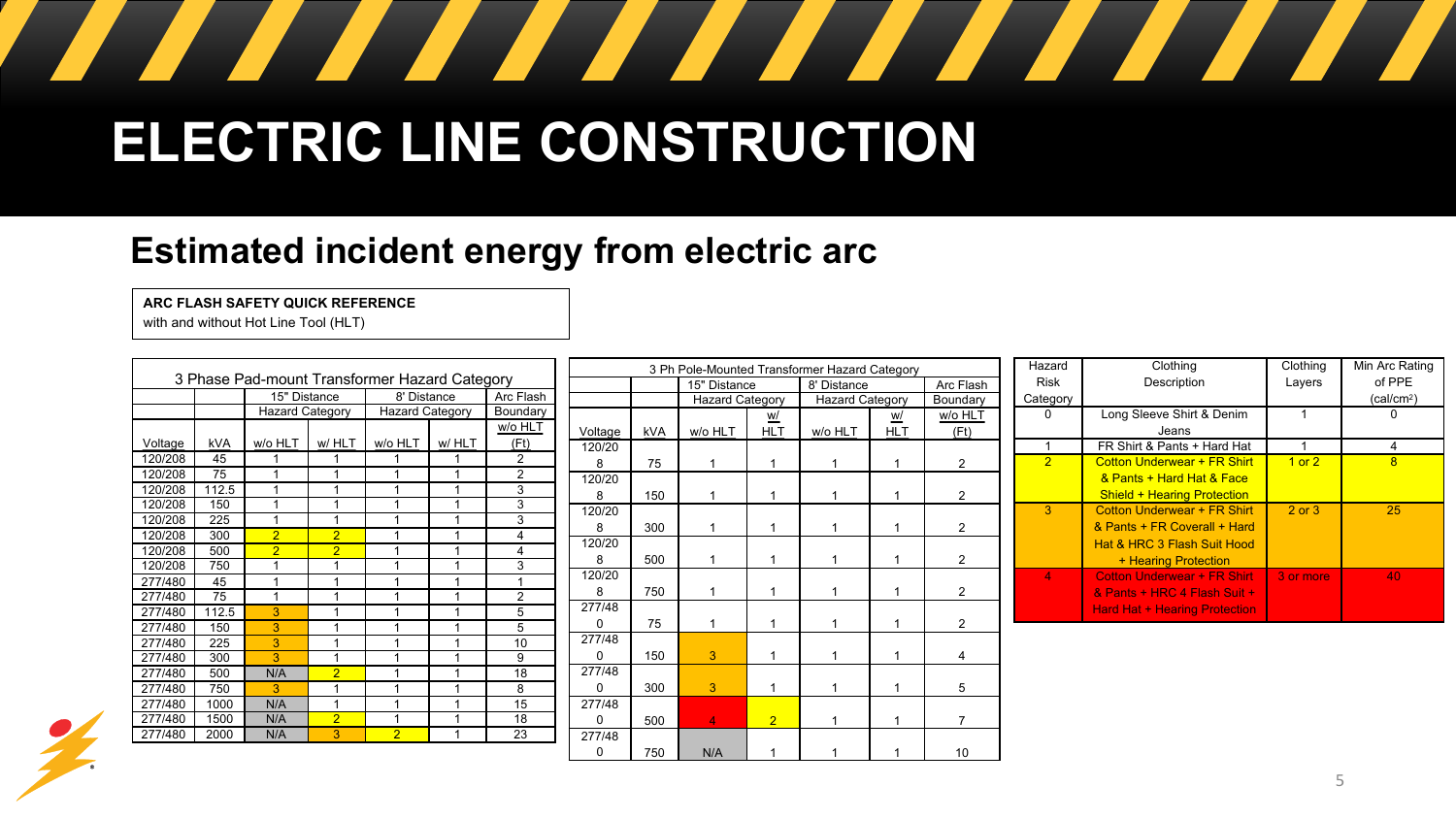### <u> The Books of the Books of the Books of the Books of the Books of the Books of the Books of the Books of the Books of the Books of the Books of the Books of the Books of the Books of the Books of the Books of the Books of</u> **ELECTRIC LINE CONSTRUCTION**

**Are devices designed to open/close circuits under load?** 

- **Yes - fuses, cutouts, reclosers, etc. Ask for specific information if you are unsure Known sources of electric energy**
- **OH /UG circuits originating from substations supply power. Customer-owned distributed generation (specifics will be provided) may have potential to backfeed if protective switches fail.**

**Do protective grounds have adequate current carrying capacity?** 

• **Yes, minimum 1/0 for personal grounds**

**Possible hazardous transfer of potential if fault occurs?** 

• **Yes, less than 10kA**